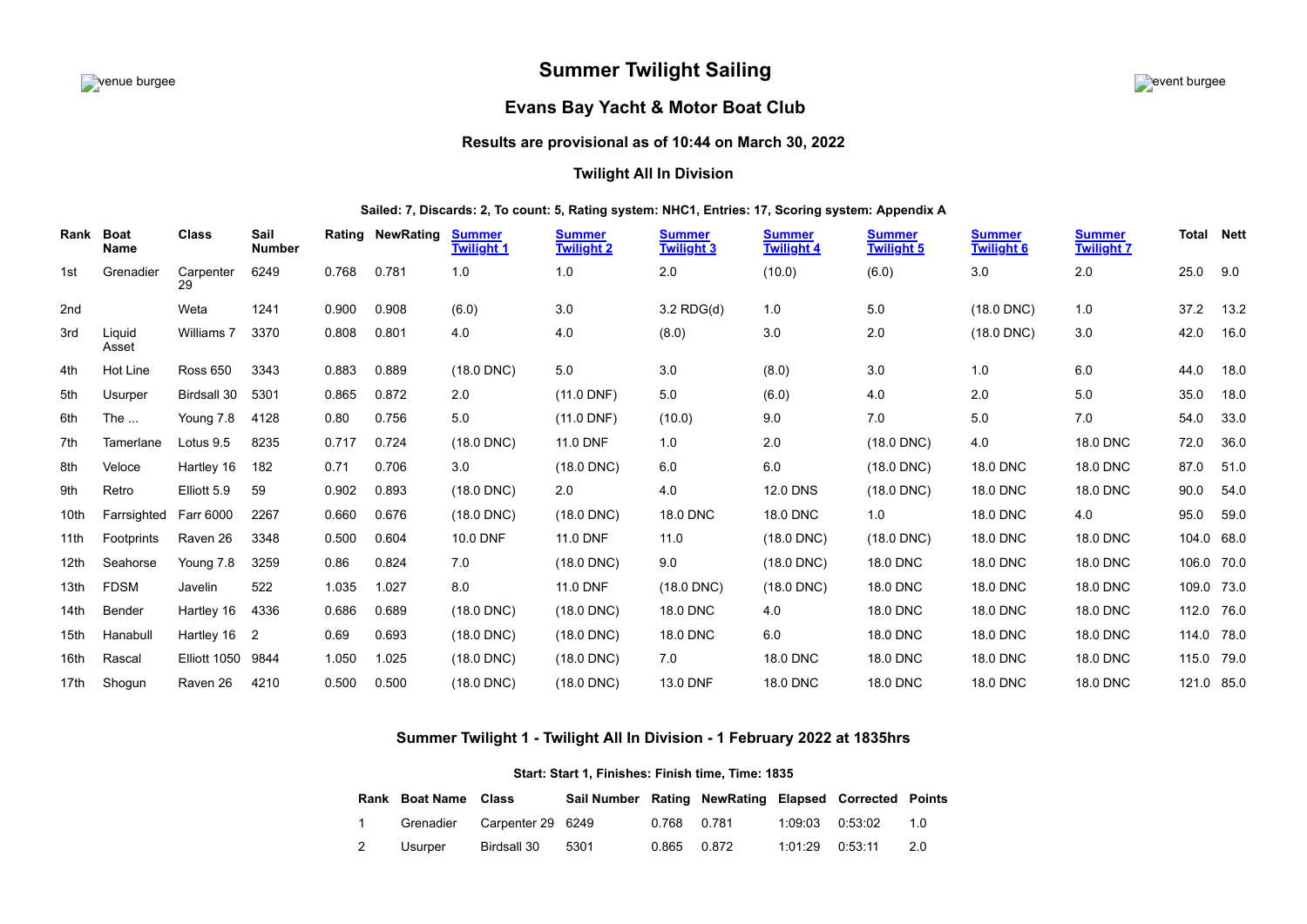|   | Rank Boat Name          | Class      | Sail Number |       | <b>Rating NewRating</b> |            | <b>Elapsed Corrected Points</b> |      |
|---|-------------------------|------------|-------------|-------|-------------------------|------------|---------------------------------|------|
| 3 | Veloce                  | Hartley 16 | 182         | 0.71  | 0.706                   | 1:16:26    | 0.54.16                         | 3.0  |
| 4 | Liquid Asset Williams 7 |            | 3370        | 0.808 | 0.801                   | 1:09:12    | 0:55:55                         | 4.0  |
| 5 | The $\ldots$            | Young 7.8  | 4128        | 0.80  | 0.756                   | 1:11:57    | 0.57.34                         | 5.0  |
| 6 |                         | Weta       | 1241        | 0.900 | 0.908                   | 1:06:48    | 1:00:07                         | 6.0  |
|   | Seahorse                | Young 7.8  | 3259        | 0.86  | 0.824                   | 1:12:40    | 1:02:30                         | 7.0  |
| 8 | <b>FDSM</b>             | Javelin    | 522         | 1.035 | 1.027                   | 1:01:28    | 1:03:37                         | 8.0  |
| 9 | Footprints              | Raven 26   | 3348        | 0.625 | 0.604                   | <b>DNF</b> |                                 | 10.0 |

# **Summer Twilight 2 - Twilight All In Division - 8 February 2022 at 1835hrs**

### **Start: Start 1, Finishes: Finish time, Time: 1835**

<span id="page-1-0"></span>

| Rank | <b>Boat Name</b> | <b>Class</b> | Sail Number |       | Rating NewRating Elapsed Corrected Points |            |         |      |
|------|------------------|--------------|-------------|-------|-------------------------------------------|------------|---------|------|
| 1    | Grenadier        | Carpenter 29 | 6249        | 0.779 | 0.781                                     | 1:55:25    | 1:29:55 | 1.0  |
| 2    | Retro            | Elliott 5.9  | 59          | 0.902 | 0.893                                     | 1:40:17    | 1:30:27 | 2.0  |
| 3    |                  | Weta         | 1241        | 0.890 | 0.908                                     | 1:41:54    | 1:30:41 | 3.0  |
| 4    | Liquid Asset     | Williams 7   | 3370        | 0.807 | 0.801                                     | 1:53:06    | 1:31:16 | 4.0  |
| 5    | Hot Line         | Ross 650     | 3343        | 0.883 | 0.889                                     | 1:44:42    | 1:32:27 | 5.0  |
| 6    | Usurper          | Birdsall 30  | 5301        | 0.877 | 0.872                                     | <b>DNF</b> |         | 11.0 |
| 6    | The $\ldots$     | Young 7.8    | 4128        | 0.796 | 0.756                                     | <b>DNF</b> |         | 11.0 |
| 6    | Tamerlane        | Lotus 9.5    | 8235        | 0.717 | 0.724                                     | <b>DNF</b> |         | 11.0 |
| 6    | Footprints       | Raven 26     | 3348        | 0.625 | 0.604                                     | <b>DNF</b> |         | 11.0 |
| 6    | <b>FDSM</b>      | Javelin      | 522         | 1.027 | 1.027                                     | <b>DNF</b> |         | 11.0 |

# **Summer Twilight 3 - Twilight All In Division - 15 February 2022 at 1835hrs**

### **Start: Start 1, Finishes: Finish time, Time: 1835**

<span id="page-1-1"></span>

|   | Rank Boat Name Class |              | Sail Number Rating |       | <b>NewRating Elapsed Corrected Points</b> |         |         |     |
|---|----------------------|--------------|--------------------|-------|-------------------------------------------|---------|---------|-----|
|   | Tamerlane            | Lotus 9.5    | 8235               | 0.717 | 0.724                                     | 0:48:15 | 0.34.36 | 1.0 |
| 2 | Grenadier            | Carpenter 29 | 6249               | 0.781 | 0.781                                     | 0:45:00 | 0:35:09 | 2.0 |
| 3 | Hot Line             | Ross 650     | 3343               | 0.882 | 0.889                                     | 0:41:32 | 0:36:38 | 3.0 |
| 4 |                      | Weta         | 1241               | 0.890 | 0.908                                     | RDG(d)  | 0:00:00 | 3.2 |
| 5 | Retro                | Elliott 5.9  | 59                 | 0.902 | 0.893                                     | 0.41.21 | 0.37.18 | 4.0 |
| 6 | Usurper              | Birdsall 30  | 5301               | 0.877 | 0.872                                     | 0.42.43 | 0:37:28 | 5.0 |
|   | Veloce               | Hartley 16   | 182                | 0.715 | 0.706                                     | 0:53:24 | 0:38:11 | 6.0 |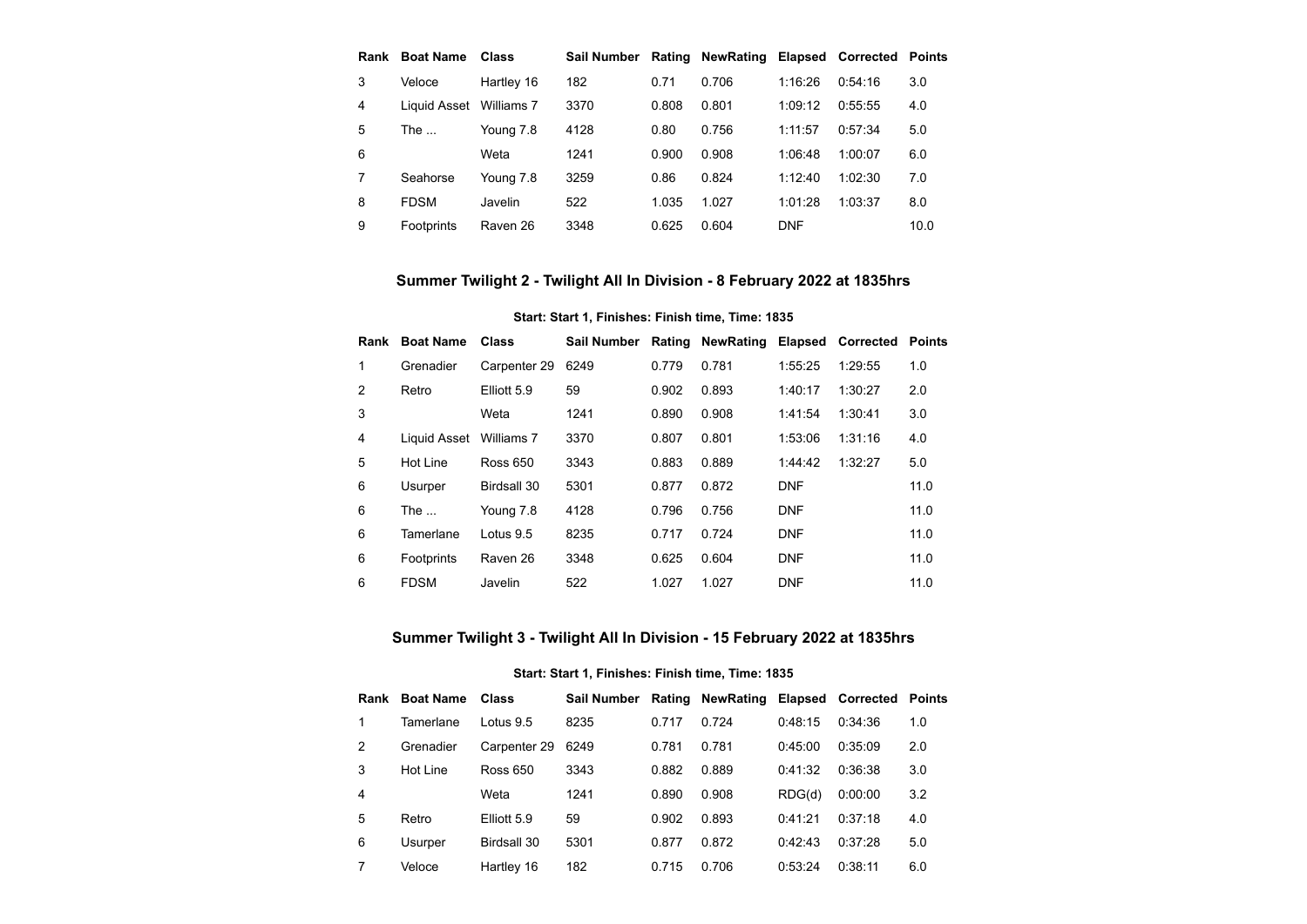| Rank | <b>Boat Name</b> | Class        | Sail Number |       | Rating NewRating Elapsed Corrected Points |            |         |      |
|------|------------------|--------------|-------------|-------|-------------------------------------------|------------|---------|------|
| 8    | Rascal           | Elliott 1050 | 9844        | 1.050 | 1.025                                     | 0:37:58    | 0:39:52 | 7.0  |
| 9    | Liquid Asset     | Williams 7   | 3370        | 0.806 | 0.801                                     | 0:51:25    | 0:41:27 | 8.0  |
| 10   | Seahorse         | Young 7.8    | 3259        | 0.855 | 0.824                                     | 0:51:08    | 0:43:43 | 9.0  |
| 11   | The              | Young 7.8    | 4128        | 0.796 | 0.756                                     | 0:58:18    | 0:46:24 | 10.0 |
| 12   | Footprints       | Raven 26     | 3348        | 0.625 | 0.604                                     | 1:22:00    | 0:51:15 | 11.0 |
| 13   | Shogun           | Raven 26     | 4210        | 0.500 | 0.500                                     | <b>DNF</b> |         | 13.0 |

# **Summer Twilight 4 - Twilight All In Division - 1 March 2022 at 1835hrs**

## **Start: Start 1, Finishes: Finish time, Time: 1835**

<span id="page-2-0"></span>

| Rank | <b>Boat Name</b> | <b>Class</b>    | Sail Number    | Rating | <b>NewRating</b> | <b>Elapsed</b> | <b>Corrected</b> | <b>Points</b> |
|------|------------------|-----------------|----------------|--------|------------------|----------------|------------------|---------------|
| 1    |                  | Weta            | 1241           | 0.890  | 0.908            | 0:41:28        | 0:36:54          | 1.0           |
| 2    | Tamerlane        | Lotus 9.5       | 8235           | 0.726  | 0.724            | 0:50:54        | 0:36:57          | 2.0           |
| 3    | Liquid Asset     | Williams 7      | 3370           | 0.783  | 0.801            | 0:48:43        | 0:38:09          | 3.0           |
| 4    | Bender           | Hartley 16      | 4336           | 0.686  | 0.689            | 0:56:43        | 0:38:54          | 4.0           |
| 5    | Usurper          | Birdsall 30     | 5301           | 0.867  | 0.872            | 0:44:55        | 0:38:57          | 6.0           |
| 5    | Veloce           | Hartley 16      | 182            | 0.703  | 0.706            | 0:55:25        | 0:38:57          | 6.0           |
| 5    | Hanabull         | Hartley 16      | $\overline{2}$ | 0.690  | 0.693            | 0:56:27        | 0:38:57          | 6.0           |
| 8    | Hot Line         | <b>Ross 650</b> | 3343           | 0.878  | 0.889            | 0:44:28        | 0:39:03          | 8.0           |
| 9    | The              | Young 7.8       | 4128           | 0.774  | 0.756            | 0:50:45        | 0:39:17          | 9.0           |
| 10   | Grenadier        | Carpenter 29    | 6249           | 0.787  | 0.781            | 0:52:55        | 0:41:39          | 10.0          |
| 11   | Retro            | Elliott 5.9     | 59             | 0.893  | 0.893            | <b>DNS</b>     |                  | 12.0          |

# **Summer Twilight 5 - Twilight All In Division - 8 March 2022 at 1820hrs**

#### **Start: Start 1, Finishes: Finish time, Time: 1820**

<span id="page-2-1"></span>

|   | <b>Rank Boat Name Class</b> |                    | Sail Number Rating NewRating Elapsed Corrected Points |       |       |         |         |     |
|---|-----------------------------|--------------------|-------------------------------------------------------|-------|-------|---------|---------|-----|
| 1 | Farrsighted                 | Farr 6000          | 2267                                                  | 0.660 | 0.676 | 1:00:33 | 0:39:58 | 1.0 |
| 2 | Liquid Asset Williams 7     |                    | 3370                                                  | 0.791 | 0.801 | 0:52:25 | 0.41.28 | 2.0 |
| 3 | Hot Line                    | Ross 650           | 3343                                                  | 0.881 | 0.889 | 0:47:43 | 0:42:02 | 3.0 |
| 4 | Usurper                     | <b>Birdsall 30</b> | 5301                                                  | 0.870 | 0.872 | 0:48:25 | 0:42:07 | 4.0 |
| 5 |                             | Weta               | 1241                                                  | 0.900 | 0.908 | 0:49:05 | 0.44:11 | 5.0 |
| 6 | Grenadier                   | Carpenter 29       | 6249                                                  | 0.786 | 0.781 | 0:59:16 | 0:46:35 | 6.0 |
|   | The $\dots$                 | Young 7.8          | 4128                                                  | 0.776 | 0.756 | 1:01:05 | 0.47.24 | 7.0 |